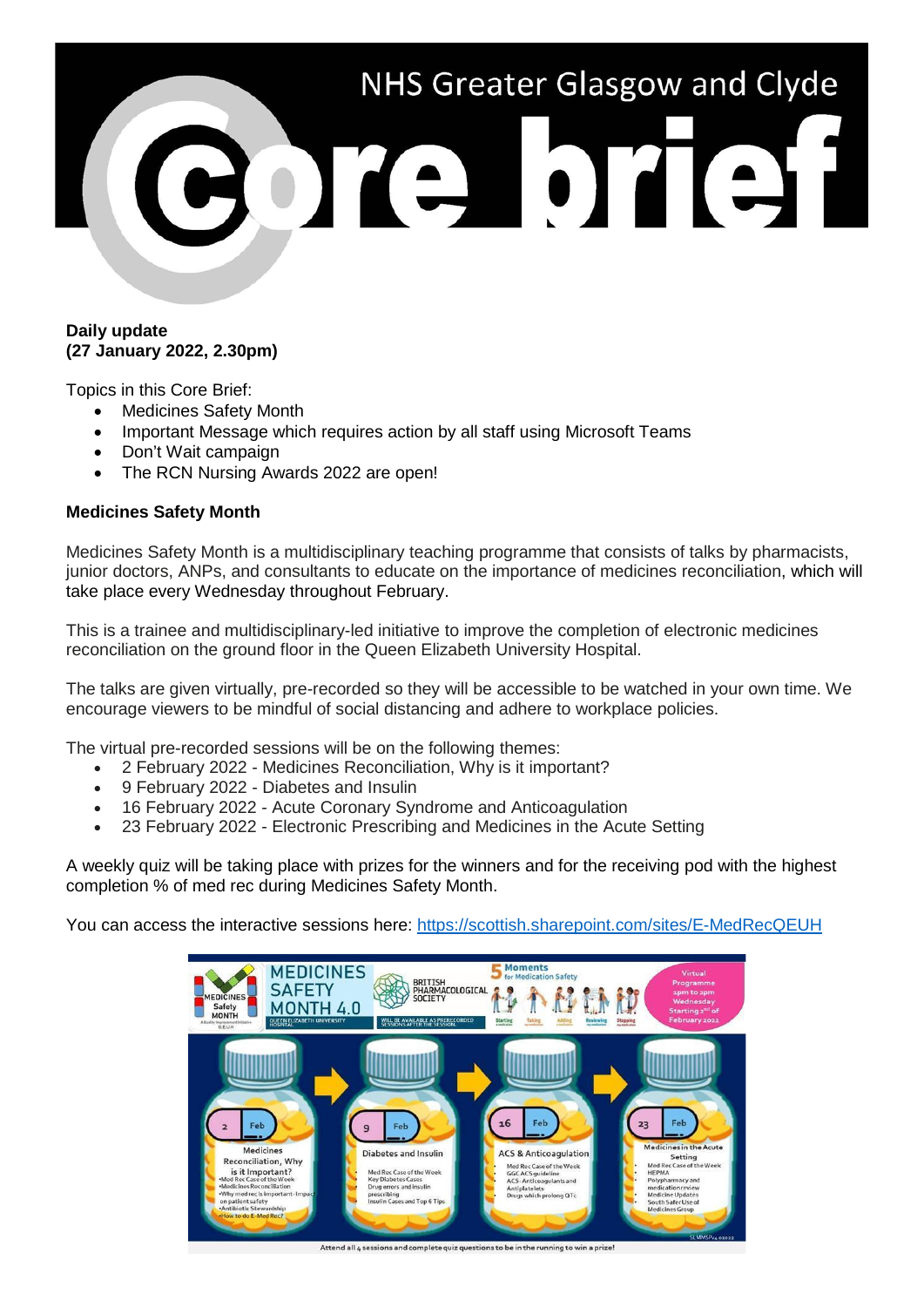# **Important Message which requires action by all staff using Microsoft Teams**

From 1 March 2022 a deletion policy will be applied to all messages currently stored in Microsoft Teams Chat. The policy will apply to any chat messages created a year or more before March 2022, which will be deleted.

Going forward from March 2022 any messages created or stored in Teams Chat will be deleted on the first anniversary of their creation. The policy is being applied nationally in line with the agreed records retention policy and will help improve the management of storage space on the M365 network.

During the Covid pandemic Teams chat was used for frequent communications across the Board and as a result chat messages may contain information that would be important to the future Covid Inquiry. On that basis staff using Teams chat are asked to review their chat messages by 28 February and extract any key business, Covid related or other information that needs to be retained in line with normal retention periods.

Full details of the policy and guidance on how to save any required information can be found here [Deletion-of-Team-Chat-messages](https://scottish.sharepoint.com/sites/NHSSLearningPathways/SitePages/Deletion-of-Team-Chat-messages.aspx?OR=Teams-HL&CT=1641901527643) . Guidance on appropriate use of Teams was issued previously and can be found here [CoreBrief-25March2021.](https://www.nhsggc.org.uk/media/266010/063-core-brief-25-march-2021-daily-update.pdf) If you have any questions or concerns about this policy or information to be retained please contact the Information Governance team at: [data.protection@ggc.scot.nhs.uk](mailto:data.protection@ggc.scot.nhs.uk)

## **Don't Wait campaign**

Last week it was announced that despite the pandemic, the Quit Your Way stop smoking services in NHSGGC were the best performing in all Scottish Health Boards in quarter one of 2021/22.

Following on from the fantastic news, NHS Greater Glasgow and Clyde has partnered with NHS Lanarkshire and NHS Lothian to re-launch the 'Don't Wait' campaign.

The campaign features NHS respiratory consultant, [Dr Colin Church,](https://www.youtube.com/watch?v=ZnS72s711eA) emphasising that it's never too late to see the benefits that come from quitting smoking and provides information on how to access support to stop.



You can find out more information about this campaign by following Quit Your Way NHSGGC on [Facebook](https://www.facebook.com/quityourwaynhsggc) and [Twitter.](https://twitter.com/QYWGGC) If you can, please share our posts on social media to raise awareness of the campaign and support available.

Quit Your Way is a free NHS stop smoking service available to everyone who wants to stop smoking. To find out more about the stop smoking services and to access support to quit, call the NHS GGC Quit Your Way service on 0800 916 8858 (Mon-Fri, 9am – 5pm) or visit [QuitYourWay.scot.](https://www.nhsinform.scot/campaigns/quit-your-way-scotland?utm_medium=301&utm_source=quityourway.scot)